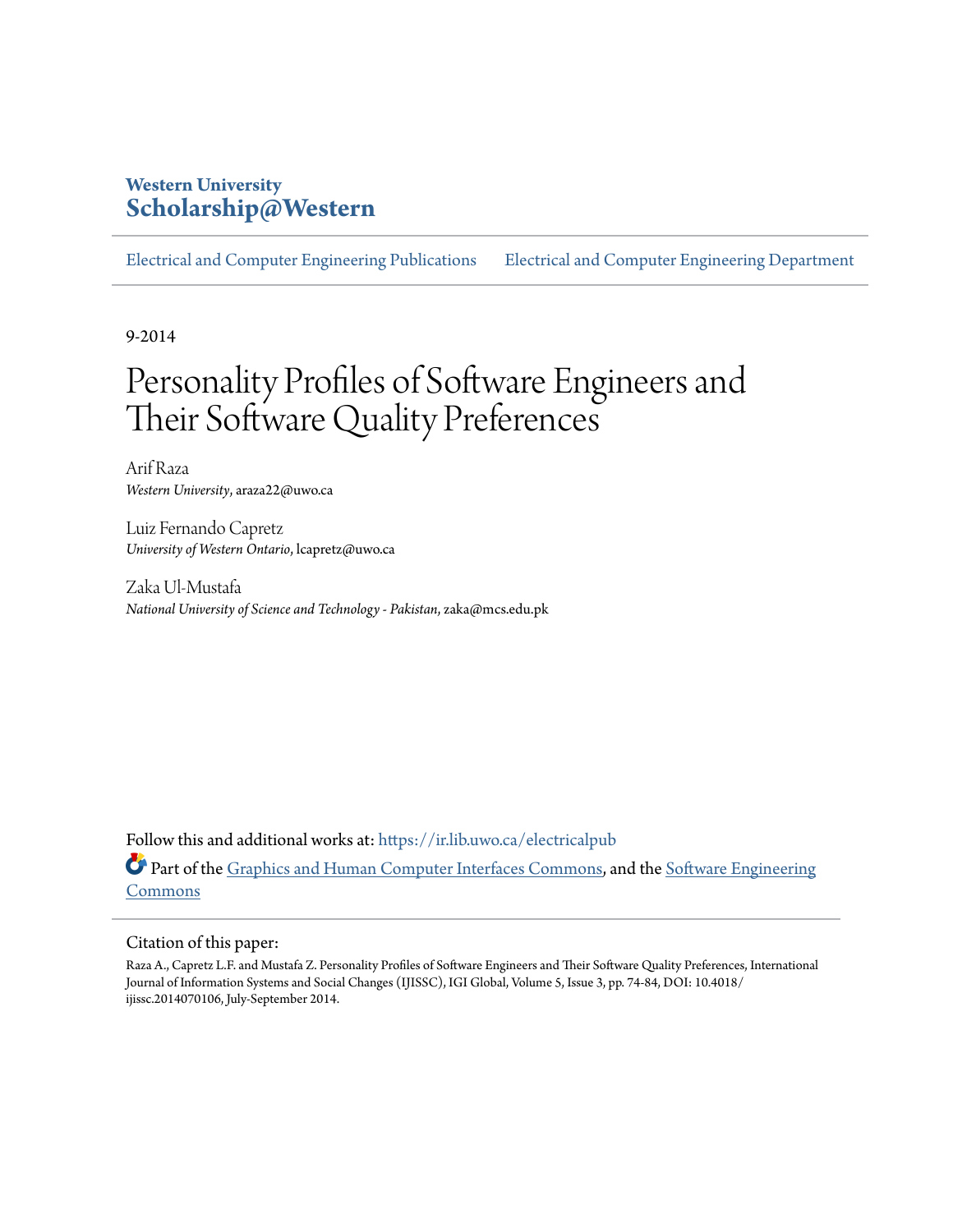#### **Personality Profiles of Software Engineers and Their Software Quality Preferences**

Arif Raza, National University of Sciences & Technology, Pakistan

Luiz Fernando Capretz, The University of Western Ontario, Canada

Zaka-ul-Mustafa, National University of Sciences & Technology, Pakistan

## **ABSTRACT**

Studies related to human aspects in software engineering (SE) have been performed from different perspectives. These perspectives include the study of human factors in different phases of software life cycle, effect of team performance in software development, how can a personality trait suit a particular task, and about some other miscellaneous issues. This research work aims to establish personality profiles of Pakistani software engineers using the Myers-Briggs Type Indicator (MBTI) instrument. In this survey, we have collected personality profiles of 110 software engineers. Moreover, their preferences of software quality attributes have also been collected. Analysis of the study shows that the most prominent personality type is a combination of introversion, sensing, thinking and judging. Investigative results indicate that most of the software engineers consider usability and functionality as the most important software quality attributes.

*Keywords: Myers-Briggs type indicator; software engineering; human factors; personality profiles; software quality attributes* 

## **INTRODUCTION**

Human factors in software engineering have different dimensions. Studies in this domain have been performed from different perspectives. Looking back two or three decades, software engineers did not have to do much social interaction in their jobs; however the situation has changed now. Human resources people do not consider knowledge in applied computing or software engineering sufficient enough to hire software professionals. They expect these candidates to have the ability to learn, capability to work in teams, oral and written communications skills, and orientation to health and wellness. In short, adaptability, communication, and stress management are seen as key talents for software professionals.

Developing a high quality and efficient software has always been a high priority in the software industry. The International Organization for Standardization and the International Electro-technical Commission, ISO/IEC 9126-1 (2001) classifies software quality attributes into six categories: functionality, reliability, usability, efficiency, maintainability and portability.

MBTI has been used in studies to illustrate personality profiles of general population as well as of software professionals (Bishop-Clark & Wheeler, 1994; Capretz, 2003; Da Cunha & Greathead, 2007; Miller & Zhichao, 2004). However, not many references are available related to South-Asian software professionals. To acquire and study personality profiles of software engineers is vital to develop software industry in this region.

The main objective of this work is to study personality profiles of Pakistani software engineers and their preference of software quality attributes. In this survey, we have collected personality profiles of 110 software engineers using MBTI questionnaire. Their software quality preferences have also been gathered and analyzed.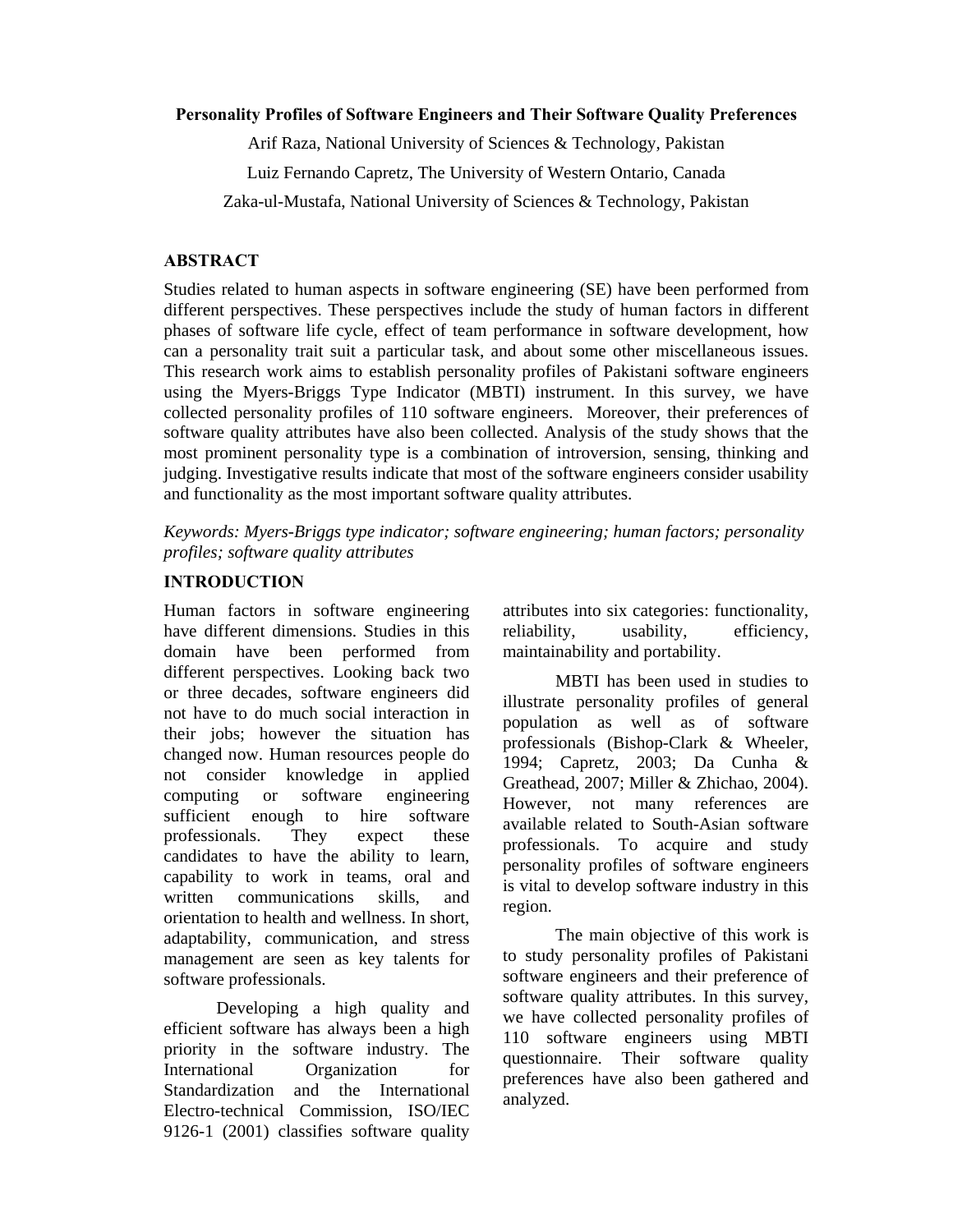## **THE MYERS-BRIGGS TYPE INDICATOR (MBTI)**

The Myers-Briggs Type Indicator (MBTI) (Meyers, McCaulley, Quenk, & Hammer, 1998) is mainly used for the classification of personality types. It has also been used to comprehend individual learning styles and preferences in inspiration. The MBTI has four dimensions of preferences, which describe a specific personality. Within each dimension, there are two opposite pairs: Extroversion - Introversion, Sensing - Intuition, Feeling - Thinking, and Perceiving - Judging. Consequently, sixteen typical personality types are defined by using combination of these four distinct types, each denoted by four letters. Although, it is possible for an individual to use all eight preferences in each of the four pairs, generally every person has one dimension that is more dominant in his/her personality than its complementary part. The scales are briefly described in Appendix-B:

MBTI defines sixteen types to describe people's personalities, temperaments and approaches towards general issues of life. For example, if an individual is found to be the ISTP type, it means that the individual prefers Introversion, Sensing, Thinking, and Perceiving. This also signifies compatibility of personality types with a specific job and how one makes decisions in different situations. Although, these categories may sustain enhanced performance in some conditions, no category can be considered better than the other.

## **LITERATURE REVIEW**

Many empirical studies have been conducted to investigate the relationship between MBTI and software engineers. Most of them indicated ISTJ as the most frequent personality type. In a study which involved 58 software professionals, Bush and Schkade (1985) found ISTJ (25%) as the most common personality type, followed by INTJ (16%), and ENTP (9%). Results of Buie (1988) indicated ISTJ (19%), INTP (15%) and INTJ (13%) based on the data collected from 47 scientific computer professionals. ESFJ (0%), ISFP (0%) and ENTP (0%) were however under-represented. The most frequent types in the sample of 37 systems analysts as studied by Smith (1989) were ISTJ (35%) and ESTJ (30%). Lyons (1985) survey of 1229 software professionals from over 100 companies found ISTJ (23%) to be the most common type, INTJ (15%) to be the second, closely followed by INTP (12%).

Capretz (2003) investigated the profile of a group of 100 productive and motivated software engineers. After assessing their personality types through MBTI (Form G), ISTJ was found to be the largest single type among the participants in his study. Considering the dominance of introverts in the software field, he concluded, *"the majority of software engineers (ISTJ) are technically oriented and prefers working with facts and reason rather than with people."*

Varona et.al. (2011) established the personality profile of Cuban software engineers using MBTI. Analysis of their study indicated ESTJ as the most prominent personality type. The authors maintained adaptability, communication and stress management as main expertise for software engineers. They foresaw more widely distribution of extroverts than introverts in the software industry in future.

Past researches have been carried out to study effects of personalities in different dimensions. To find out whether the pair programming reduces the time required to solve a computer programming job. Arisholm, Gallis, Dyba, & Sjoberc (2007) conducted a study with professional Java programmers as subjects. Based on 29 international consultant companies in Europe, in the study 295 junior, intermediate and senior professionals used Java tools on two alternate systems with a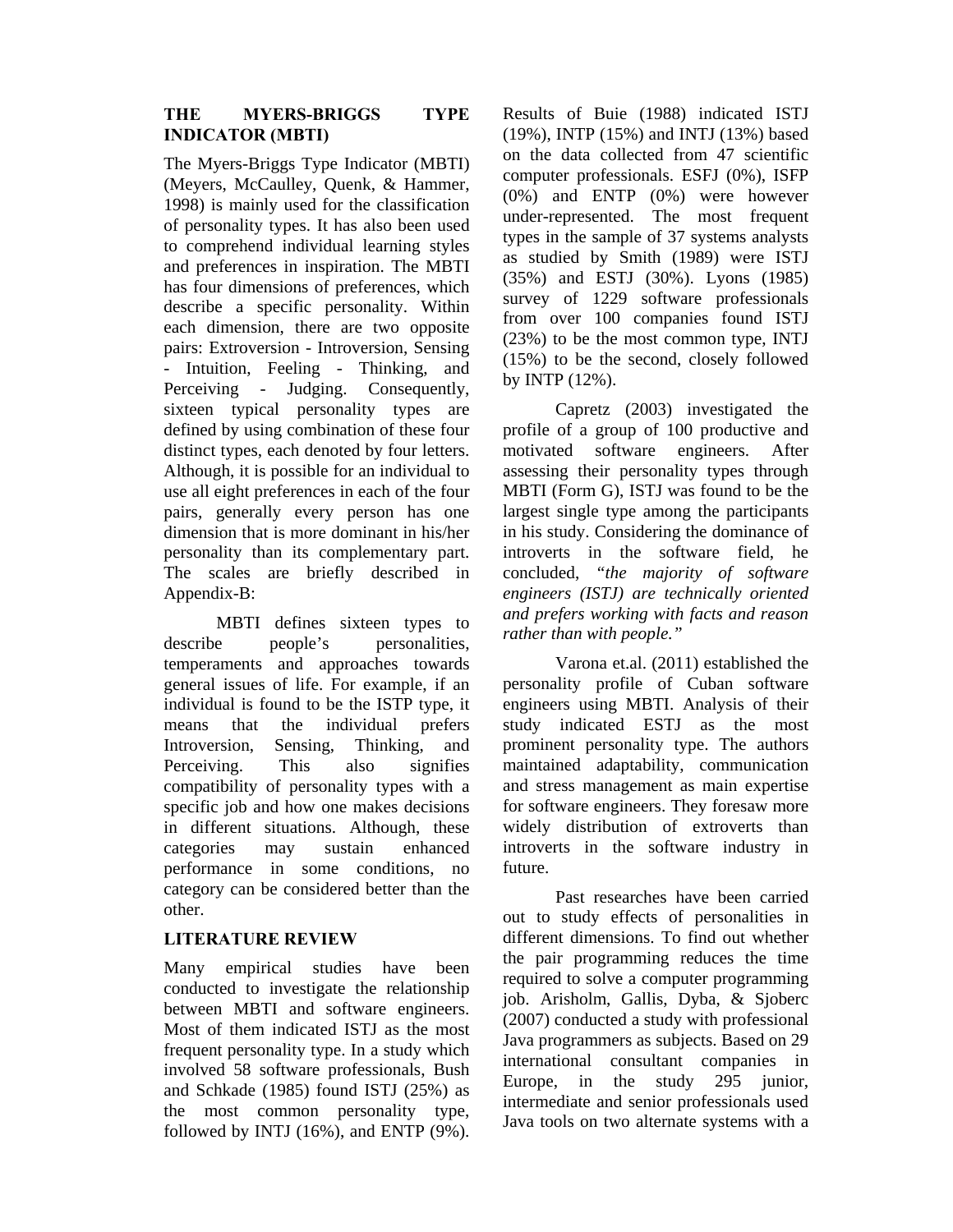varying degree of complexity. In the context of system complexity and programmers' expertise, effects of pair programming were evaluated. The results were based on the correctness of solution and maintenance tasks on some code written in Java programming language.

Karn and Cowling (2006) highlighted the effects of different personality types using MBTI on the working of software engineering teams. The study described how ethnographic methods could be used to study SE teams, to understand the role of human factors in a SE project. The results of the study indicated how cohesive teams could be constructed with the help of the knowledge about psychological types of team members. The study also *highlighted "the conceptual orientation of software engineers"* while going through different phases of a project. Bradley and Hebert (1997) and Acuna et. al. (2009) in their studies also agreed that team performance was affected by personality types.

Software development life cycle comprises of different phases such as requirements, design, implementation, testing and maintenance. Realizing the importance of all personality types for software engineering, Capretz and Ahmed (2010) stated that every type could make a contribution towards problem solving. However, their study concluded that specific personality dimension might contribute more to one particular phase but less to another phase of the software life cycle. They did not rule out the possibility of affecting certain stages of software engineering in different ways, by certain personality profiles.

In their study Liao and Huang (2009) maintain that there exists a positive relationship between community adaptability and perceived ease of use and usefulness of e-learning. The study highlights *"perceived ease of use and attitude"* as the two factors which affect students' behaviour towards e-learning.

## **RESEARCH METHODOLOGY**

In this study we surveyed 110 Pakistani software engineers that included SE students and professors of National University of Sciences and Technology, Islamabad, Pakistan. A short version of the MBTI form (form G) was provided to identify their personality types. They were invited to take the MBTI measure at the university campus. The criteria to select the students to take part in this survey included their interest in software development projects as well such as in taking MBTI test. Grade Point Averages (GPAs) of the students, however, were not taken into account. There were 64 final year under graduate (51 males, 13 females) students, 28 post graduate (18 males and 10 females) students and 18 professors (15 males, 3 females). The students' age range was between 21 and 23, whereas professors' age range was between 28 and 45 years old.

Overall, the objective of this study is to investigate the answer to the following question:

"*Which quality attributes software engineers consider important for their projects?"* 

In order to empirically investigate the research question, following hypotheses are derived. The independent variables are selected from the six categories of software quality attributes as classified by ISO/IEC 9126-1 (2001). Definitions of the attributes are given in Appendix-A.

**H1:** Software engineers consider functionality as an important quality attribute for their software projects.

**H2:** Software engineers consider usability as a significant quality attribute for their software projects.

**H3:** Software engineers consider efficiency as an important quality attribute for their software projects.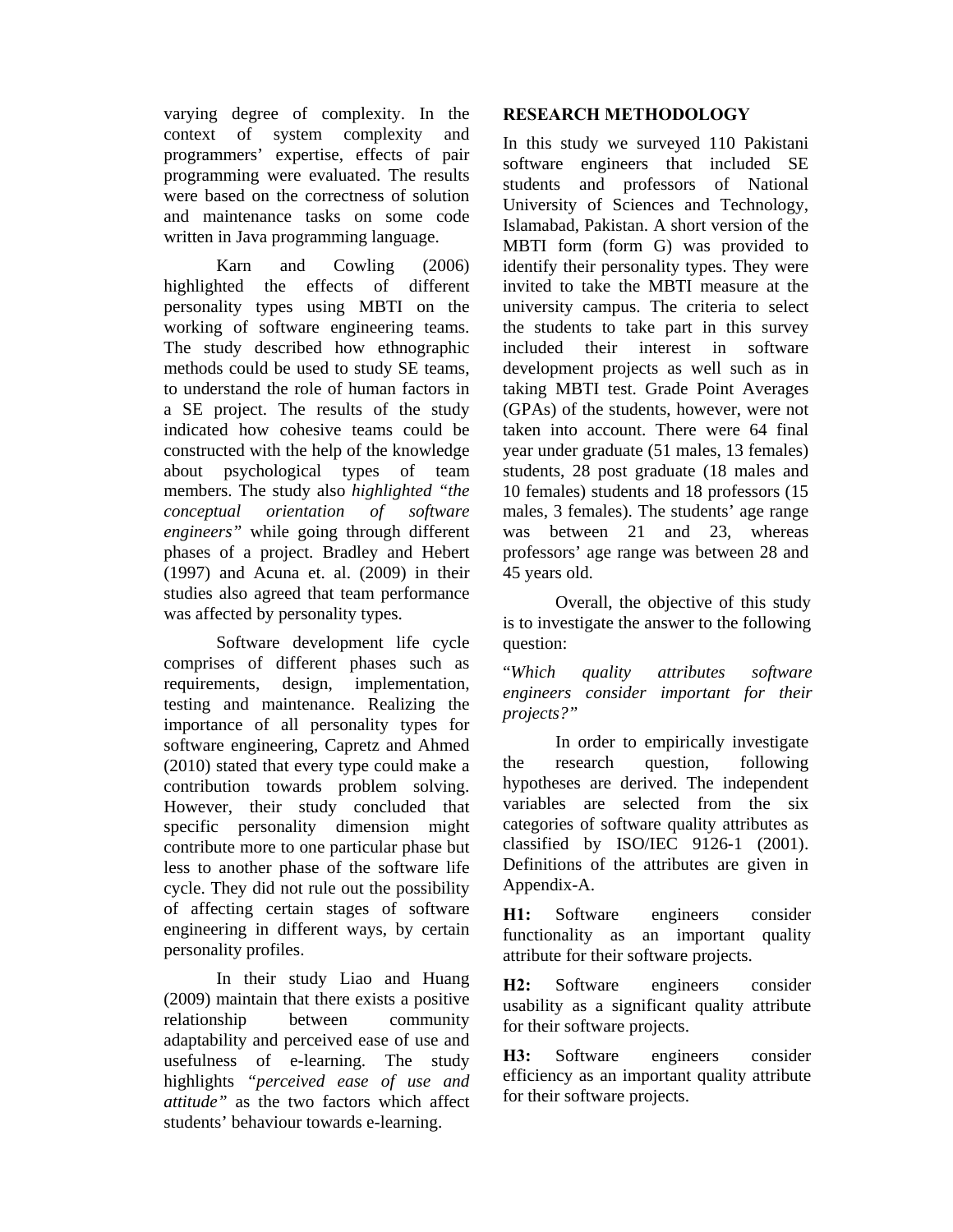**H4:** Software engineers consider maintenance as a vital quality attribute for their software projects.

**H5:** Software engineers consider reliability as an imperative quality attribute for their software projects.

**H6:** Software engineers consider portability as an essential quality attribute for their software projects.

The participants were asked to indicate their preference with respect to six software quality attributes of ISO 9126-1 (2001) i.e. functionality, reliability, usability, efficiency, maintainability and portability. They were asked, *"Which one software quality attribute do you personally consider most important in your software project?"*

The personality type distribution of the participants is summarized in Table 1 and Table 2 below. It can be observed that among our respondents, introverts (58%) are more than the extroverts (42%). Similarly, sensing (59%) dominate over intuitive (41%) and thinking (60%) over feeling (40%), whereas judging (48%) and perceiving (52%) are close. All percentage values have been rounded to the nearest decimal.

When analyzing the results with reference to the individual poles it is clear that 'Ts' and 'Ss' (with 60% and 59% respectively) are over-represented, whereas 'Fs' and 'Ns' (with 40% and 41% each) are under-represented.

#### **Data Analysis**

| I                  | E            |
|--------------------|--------------|
| 58 %               | 42 %         |
| $\overline{\bf N}$ | S            |
| 41%                | 59 %         |
| T                  | $\mathbf{F}$ |
| 60 %               | 40 %         |
| J                  | ${\bf P}$    |
| 48 %               | 52 %         |

Table 1 Software Engineers personality types distribution in each dimension

Table 2 shows that ISTJ personality type is the most represented type (14%), followed by ENTP (11%), and ESTJ and ISFJ (9% each). These numbers represent almost half of the sample. The least represented combinations is ENTJ (1%) followed by ENFJ  $(2\%)$  and INFJ  $(3\%)$ .

Table 2. The MBTI Types and their Distribution among the Pakistani Software Engineers

| <b>ISTJ</b> | <b>ISFJ</b> | <b>INFJ</b> | <b>INTJ</b> |
|-------------|-------------|-------------|-------------|
| 14 %        | 9%          | 3 %         | 7 %         |
| <b>ISTP</b> | <b>ISFP</b> | <b>INFP</b> | <b>INTP</b> |
| 6 %         | 7 %         | 4 %         | 8 %         |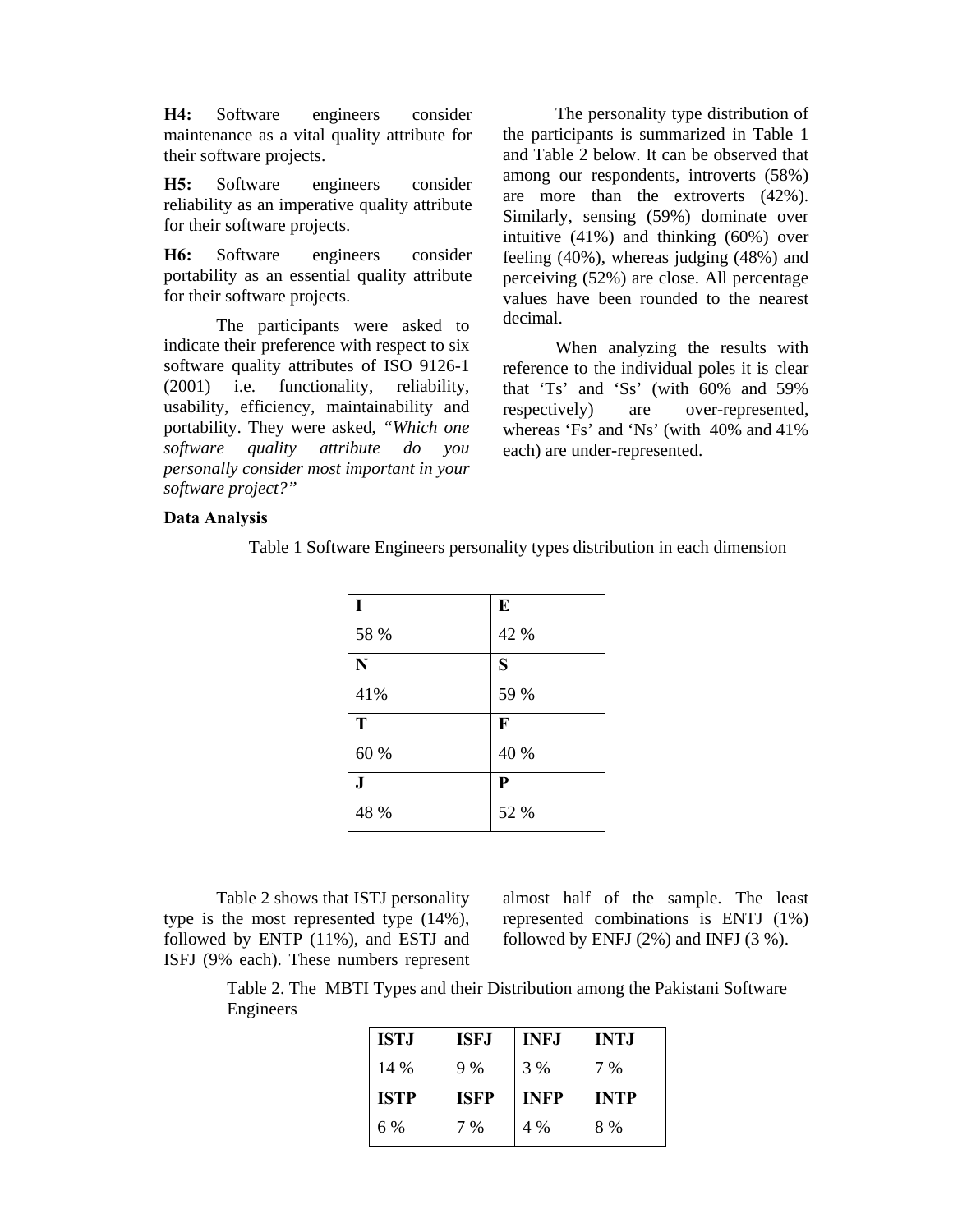| <b>ESTP</b> | <b>ESFP</b> | <b>ENFP</b> | <b>ENTP</b> |
|-------------|-------------|-------------|-------------|
| 4 %         | 6 %         | 5 %         | 11 %        |
| <b>ESTJ</b> | <b>ESFJ</b> | <b>ENFJ</b> | ENT.I       |
| 9%          | 4 %         | 2 %         | $1\%$       |

Software quality attribute preference data is shown in Table 3. Functionality is the most popular quality attribute preferred by 32%, closely followed by usability, which is considered most important by 31% of the participants.

These are followed by reliability (19%) and efficiency (16%). However portability (2%) and maintainability (3%) are found at the bottom of the priority list of the participated software engineers.

Table 3. The Quality Attribute Preference of Pakistani Software Engineers

| Quality<br><b>Attribute</b> | Frequency (%) |
|-----------------------------|---------------|
| Functionality               | 32            |
| Usability                   | 31            |
| Efficiency                  | 16            |
| Maintainability             | 3             |
| Reliability,                | 16            |
| Portability                 | 2             |

Individual indicator distribution is presented in Table-4. According to this survey usability and functionality are the

two quality attributes preferred by all the respondents.

| Type         | Quantity | Functionality |    | Usability |    | Efficiency |    | Maintenance |                | Reliability |    |    | Portability    |
|--------------|----------|---------------|----|-----------|----|------------|----|-------------|----------------|-------------|----|----|----------------|
| I            | 64       | 27%           | 17 | 31%       | 20 | 19%        | 12 | 3%          | $\overline{2}$ | 17<br>$\%$  | 11 | 3% | 2              |
| E            | 46       | 39%           | 18 | 31%       | 14 | 13%        | 6  | 2%          | $\mathbf{1}$   | 15<br>$\%$  | 7  | 0% | $\overline{0}$ |
| S            | 65       | 29%           | 19 | 31%       | 20 | 15%        | 10 | 0%          | $\mathbf{0}$   | 23<br>$\%$  | 15 | 2% | 1              |
| N            | 45       | 35%           | 16 | 31%       | 14 | 18%        | 8  | 7%          | 3              | 7%          | 3  | 2% | $\mathbf{1}$   |
| T            | 66       | 36%           | 24 | 29%       | 19 | 14%        | 9  | 4%          | 3              | 14<br>$\%$  | 9  | 3% | 2              |
| F            | 44       | 25%           | 11 | 34%       | 15 | 23%        | 10 | 0%          | $\overline{0}$ | 18<br>$\%$  | 8  | 0% | $\overline{0}$ |
| $\mathbf{J}$ | 53       | 19%           | 10 | 38%       | 20 | 21%        | 11 | 0%          | $\mathbf{0}$   | 19<br>$\%$  | 10 | 3% | 2              |

Table 4: Individual Indicator Distribution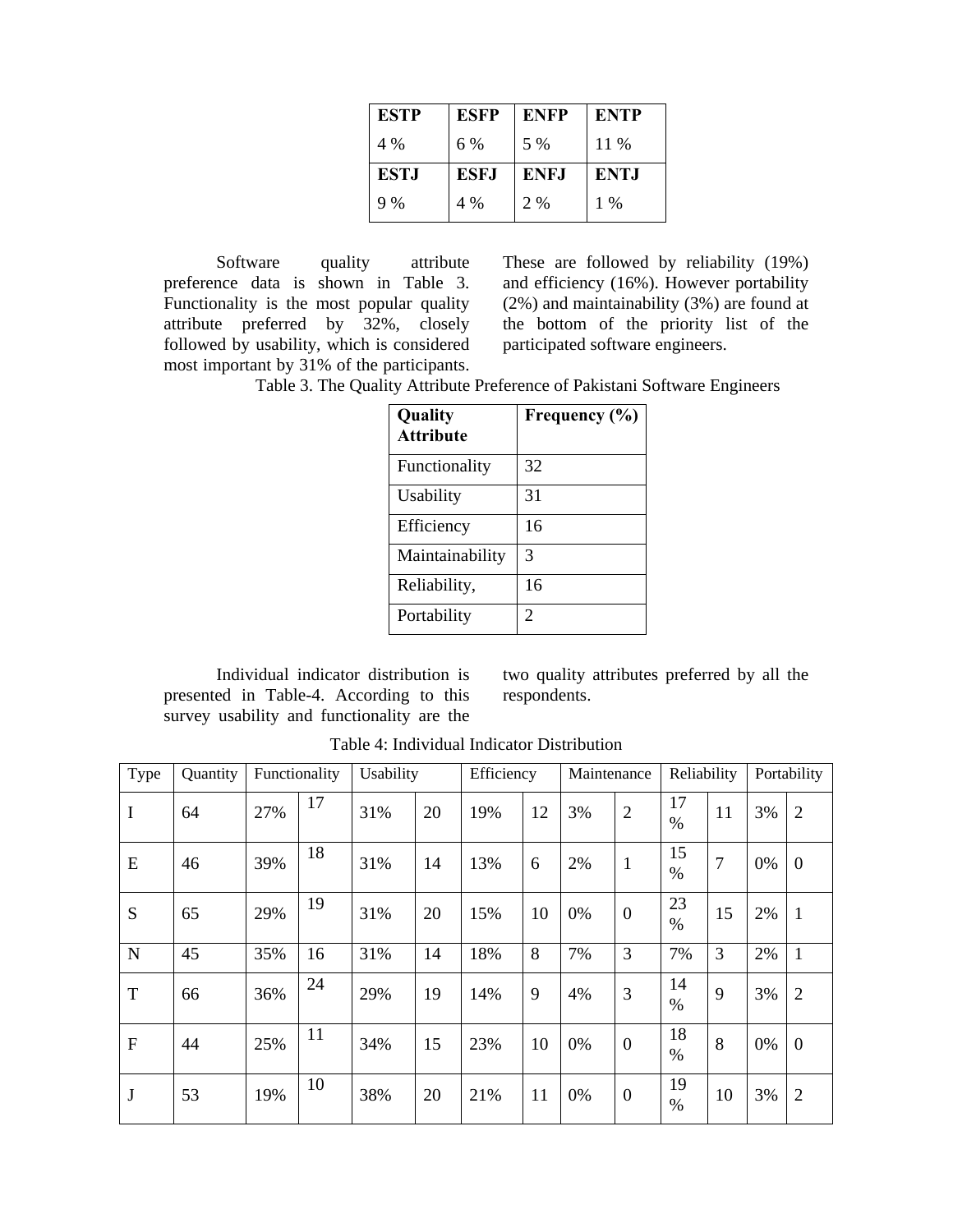| Ð | $- -$<br>ັ້ | 44% | $\mathcal{L}$<br>رے | 25% | 14 | 12% | - | 5% | ້ | . 4<br>. .<br>% | -<br>◡ | 0% |  |
|---|-------------|-----|---------------------|-----|----|-----|---|----|---|-----------------|--------|----|--|
|---|-------------|-----|---------------------|-----|----|-----|---|----|---|-----------------|--------|----|--|

## **Reliability Analysis of Measuring Instrument**

The reliability is considered an integral feature of an empirical study. It indicates the reproducibility of a measurement. The reliability of the measurement scales of the six quality attributes is evaluated using an internalconsistency analysis by means of coefficient alpha (Cronbach, 1951). In the analysis, the range of coefficient alpha is

from 0.55 to 0.65 as presented in Table -5. van de Ven and Ferry (1980) consider a reliability coefficient of 0.55 or higher as satisfactory , and Osterhof (2001) state that 0.60 or higher is acceptable. Therefore, it is concluded that the variable items developed for this empirical investigation are reliable.

Table 5: Coefficient Alpha values of variables

| <b>Quality Attributes</b> | Coefficient a |
|---------------------------|---------------|
| <b>Functionality</b>      | 0.65          |
| <b>Usability</b>          | 0.60          |
| <b>Efficiency</b>         | 0.55          |
| Maintenance               | 0.61          |
| <b>Reliability</b>        | 0.64          |
| <b>Portability</b>        | 0.61          |

## **Hypotheses Testing**

To test the hypotheses H1-H6, parametric statistics were used to examine the Pearson correlation coefficient between software engineers and the software quality attributes. The results of the statistical calculations for the Pearson correlation coefficient are displayed in Table 6. *"In statistical hypothesis testing, the p-value is the probability of obtaining a test statistic.*  *The lower the p-value, the less likely the result is if the null hypothesis is true, and consequently the more "significant" the result is, in the sense of statistical significance"* (Wikipedia).

The Pearson correlation coefficient between software engineers and functionality was found to be positive  $(0.552)$  at  $P > 0.05$ , and hence did not justify the hypothesis H1. A Pearson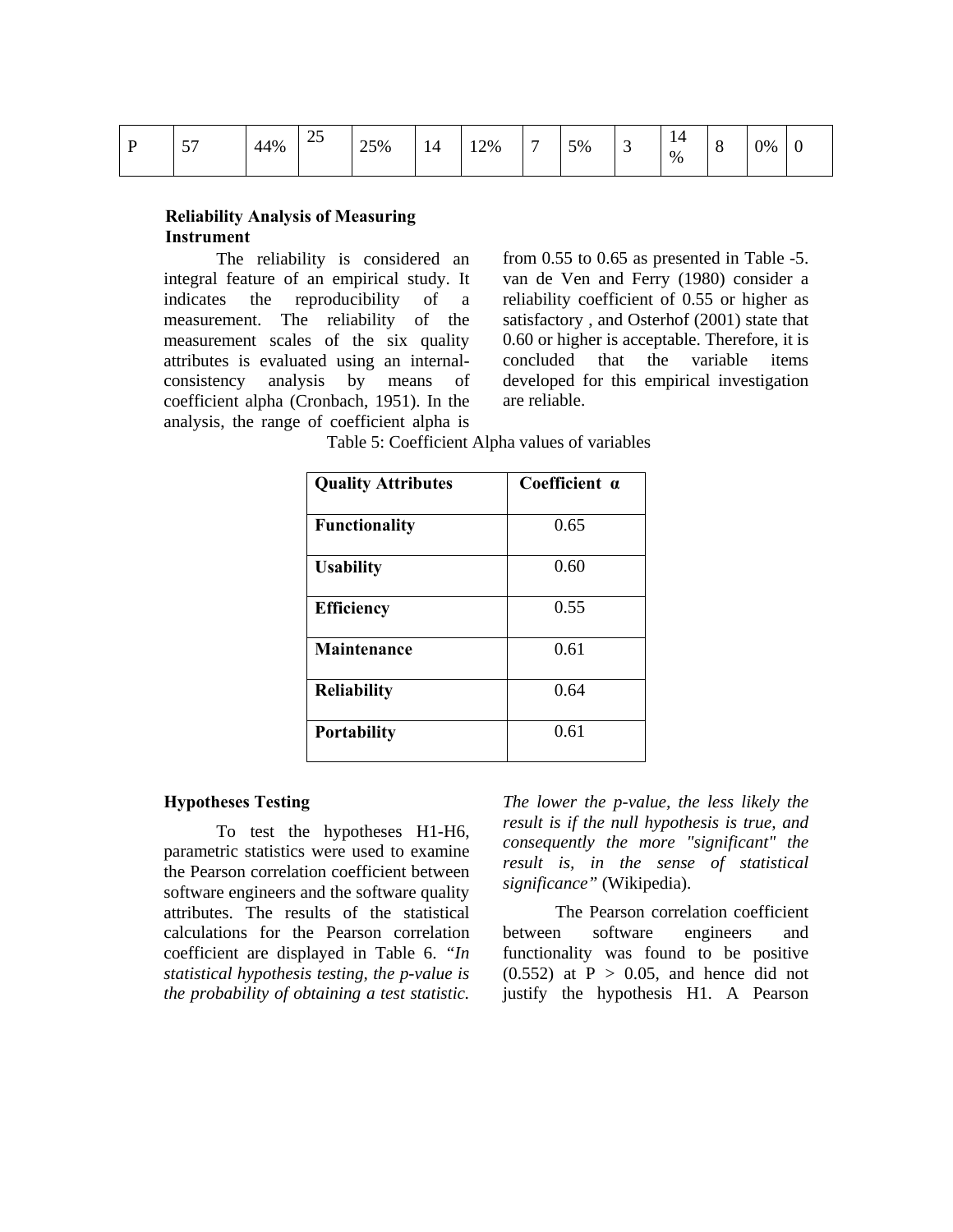correlation coefficient of 0.750 was observed at  $P < 0.05$  between software engineers and usability and hence was found to be significant.

| <b>Hypothesis</b> | <b>Software Quality</b> |               |
|-------------------|-------------------------|---------------|
|                   | <b>Attribute</b>        | Correlation   |
|                   |                         | Coefficient   |
| H1                | <b>Functionality</b>    | 0.552         |
|                   |                         | $P = 0.156**$ |
| H2                | <b>Usability</b>        | 0.750         |
|                   |                         | $P = 0.032*$  |
| H <sub>3</sub>    | Efficiency              | 0.414         |
|                   |                         | $P = 0.308**$ |
| H4                | Maintenance             | 0.194         |
|                   |                         | $P = 0.644**$ |
| H <sub>5</sub>    | <b>Reliability</b>      | 0.724         |
|                   |                         | $P = 0.042*$  |
| H <sub>6</sub>    | Portability             | 0.594         |
|                   |                         | $P = 0.120**$ |

Table 6: Hypotheses testing using parametric correlation coefficients

\* Significant at  $P < 0.05$ . \*\* Insignificant at  $P > 0.05$ .

The hypothesis H3 and H4 were rejected based on the Pearson correlation coefficient (0.414) at  $P > 0.05$ , between the software engineers and efficiency, and the correlation coefficient of 0.194 at P >0.05 between the software engineers and maintenance, respectively. However, hypothesis H5 was found to be significant after analyzing the Pearson correlation coefficient of 0.724 at  $P = 0.042$  between usability the software engineers and reliability. Finally, the hypothesis H6 was rejected based on the Pearson correlation coefficient (0.594) at  $P > 0.05$ , between the software engineers and portability. Hence, as observed and reported above, hypotheses H2 and H5 were found to be statistically significant and were accepted whereas H1, H3, H4 and H6 were not supported and therefore got rejected.

## **DISCUSSION – THEORETICAL AND PRACTICAL IMPLICATIONS**

The findings of this study have several theoretical and practical implications. On the theoretical front, the study highlights the role of individual differences and personality profiles of Pakistani Software Engineers community. According to the above results, introverts have higher preference for usability, whereas extroverts consider functionality as the most important quality attribute for their software. Sensings and intuitives did not show much difference as far as their preference for top two quality attributes is concerned. In the case of the thinkingfeeling poles, higher value of feeling's preference for usability is notable, whereas thinkers show a remarkable preference for functionality. Judgers have got a higher value for usability too, as compared to perceivers who prefer functionality. It is also to be noted that portability and maintainability are the two least preferred quality attributes for all the types, in general.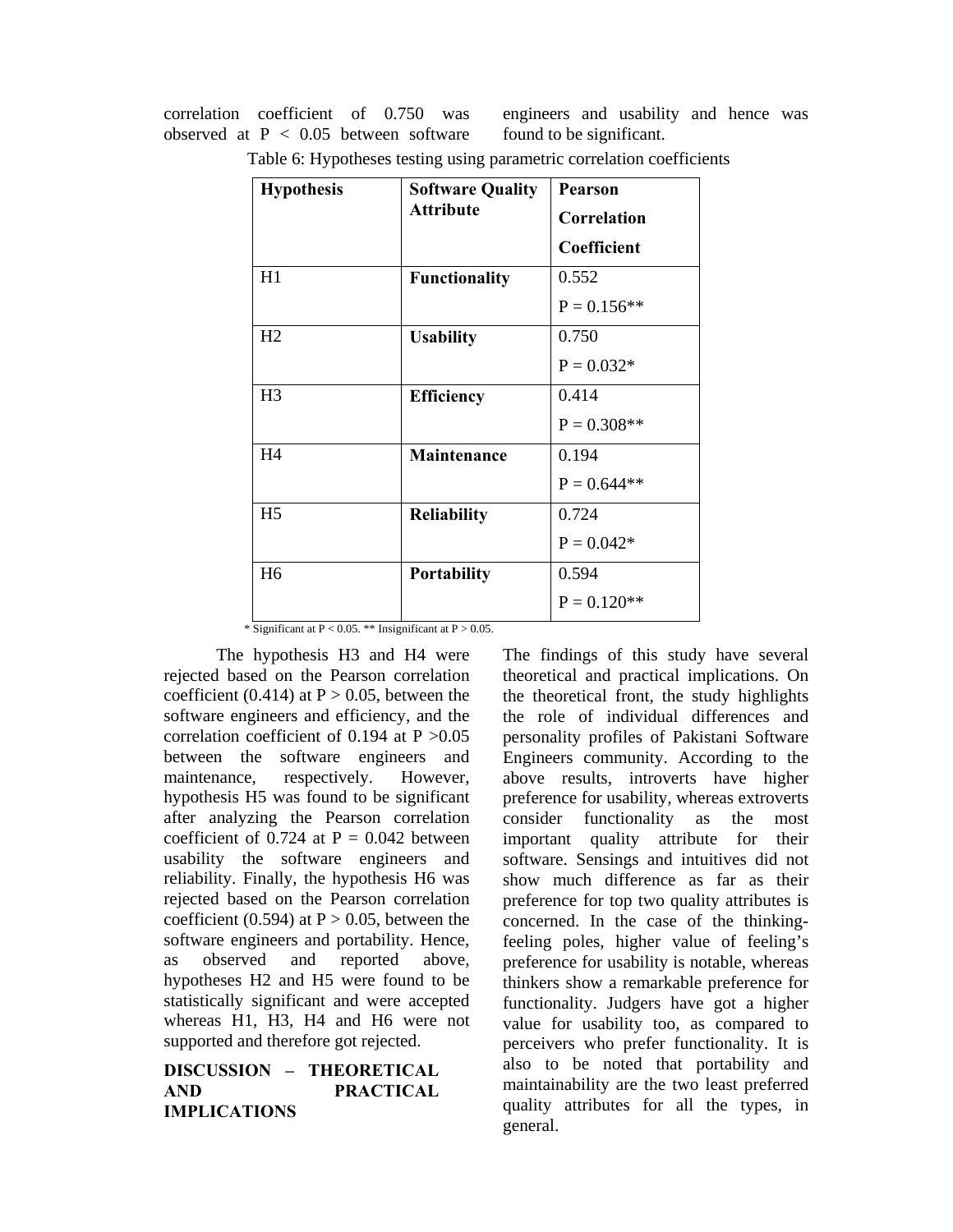One practical implication of this study is that the human resource people of different organizations could consider these traits when employing software engineers. In this way, they could hire people with personality profiles that better match the overall policy of the organization.

## **Limitations of the Study and Threats to External Validity**

Singer and Vinson (2002) consider surveys, experiments, metrics, case studies, and field studies as examples of empirical methods used to investigate both software engineering processes and products. Surveys are subject to certain limitations which is the case of this study too. Wohlin, Runeson, Host, Ohlsson, Regnell, & Wesslen (2000) maintain that threats to external validity are conditions that limit researchers' abilities to generalize the results of their experiments to industrial practices. Our survey population is software professionals; the sample is thus biased towards those personality types that tend to be present in that population. Specific measures were however taken to support external validity, for example, a random sampling technique was used to select the respondent from the population in order to conduct experiments.

Faden, Beauchamp, & King (1986) emphasize that the increased popularity of empirical methodology in software engineering has raised apprehensions on the ethical issues. We followed the recommended ethical principles to ensure that the empirical investigation conducted and reported here would not violate any form of recommended experimental ethics. Our subjects took part in the survey voluntarily and they were not offered any compensation in any form.

Another limitation of this study is its relatively small sample size in terms of number of respondents. Although the proposed approach has some potential to threaten external validity, we followed appropriate research procedures by conducting and reporting tests to improve the reliability of the study, and certain measures were also taken to ensure the external validity.

## **CONCLUSION**

Most studies relating to MBTI distribution among engineers exhibit that ISTJ, INTJ and ESTJ are over-represented personality types, whereas ENFJ and INFJ are underrepresented personalities (Capretz, 2003; Miller & Zhichao, 2004). The results of our study also follow the same trend with ISTJ personality type as the most common personality type. However, in contrast with the trends of existing studies, ENTP, ESTJ and ISFJ have also been over represented.

The results of our study indicate over-representation of Introverts and ISTJs. The preference of introverts for usability as a dominant software quality attribute indicates software engineers' trend towards user centred software designs.

We foresee improved reliability and better variance with increase in the number of sample size. We are currently in contact with local software industry to conduct similar surveys.

## **REFERENCES**

Acuna, S.T., Gomez, M., & Juristo, N. (2009). How do personality, team processes and task characteristics relate to job satisfaction and software quality? *Journal of Information and Sofiware Technology*, *51*(3), 627 - 639.

Arisholm, E., Gallis, K., Dyba, T., & Sjoberc, D.I.K. (2007). Evaluating pair programming with respect to system complexity and programmer expertise*. IEEE Transactions on Software Engineering*, *33*(2), 65-86.

Bishop-Clark, C., & Wheeler, D.D. (1994). The Myers briggs personality type and its relationship to computer programming. *Journal of Research on Computing in Education, 26*(3), 358-370.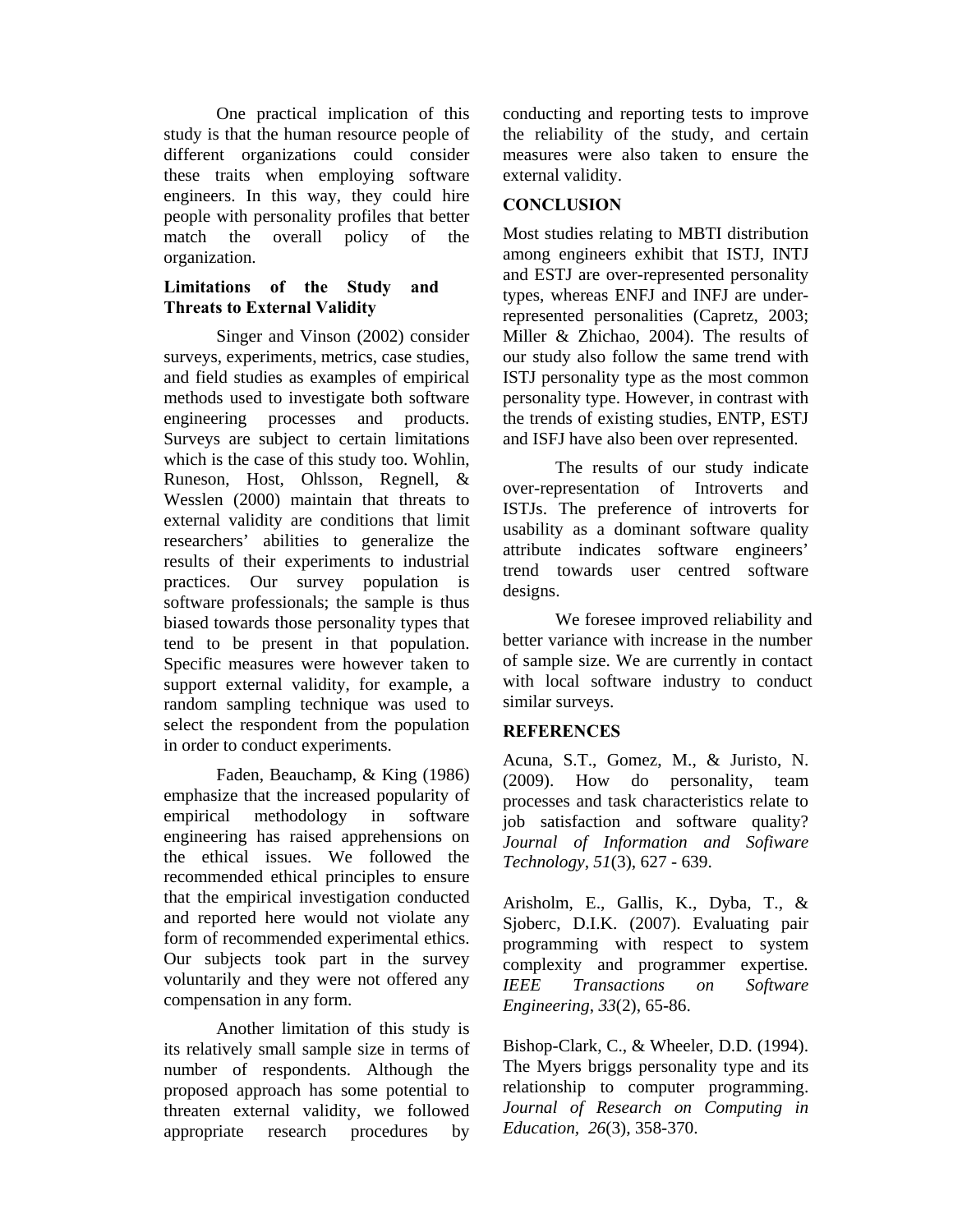Bradley, J.H., & Hebert, F.J. (1997). The effect of personality type on team performance. *Journal of Management Development, 16*(5), 337 – 353.

Buie, E.A. (1988). Psychological type and job satisfaction in scientific computer professionals. *Journal of Psychological Type*, *15*, 50-53.

Bush, C.M., & Schkade L.L. (1985). In search of the perfect programmer. *Datamation, 31*(1), 128-32.

Capretz, L.F. (2003). Personality types in software engineering. *International Journal of Human-Computer Studies*, *58*, 207-214.

Capretz, L.F., & Ahmed, F. (2010). Making sense of software development and personality types. *IEEE IT Professional*, *12*(1), 6-13.

Cronbach, L.J. (1951). Coefficient alpha and the internal consistency of tests. *Psychometrica*, 16, 297–334.

Da Cunha, A.D., & Greathead, D. (2007). Does personality matter?: An analysis of code-review ability. *Communications of the ACM*, *50*(5), 109-112.

Faden, R.R., Beauchamp, T.L., & King N.M.P. (1986) *A history and theory of informed consent*, Oxford University Press.

International standard ISO/IEC 9126-1. (2001). *Software engineering – product quality – part 1: Quality model* (1st edition, 2001-06-15), 9-10.

Karn, J.S., & Cowling, A.J. (2006). Using ethnographic methods to carry out human factors research in software engineering. *Behavior Research Methods*, *38*(3), 495- 503.

Liao, C.H., & Huang, W.L. (2009). Community adaptability, computer and internet self-efficacy, and intention of blended e-learning. *International Journal of Society Systems Science*, *1*(3), 209-226.

Lyons, M. (1985). The Dp psyche. *Datamation,31*(16), 103-5.

Miller, J., & Zhichao, Y. (2004). A cognitive-based mechanism for constructing software inspection teams. *IEEE Transactions on Software Engineering*, *30*(11), 811-825.

Myers, I.B., McCaulley, M.H., Quenk, N.L., & Hammer A.L. (1998). *Mbti manual: A guide to the development and use of the myers-briggs type indicator.* Palo Alto, California, Consulting Psychologists Press.

Osterhof, A. (2001). *Classroom applications of educational measurement,* Prentice Hall, NJ.

Singer, J., & Vinson, N.G. (2002). Ethical issues in empirical studies of software engineering, *IEEE Transactions on Software Engineering*, *28*(12), 1171-1180.

Smith, D.C. (1989). The personality of the systems analyst: An investigation. *SIGCPR Computers*, *12*(2), 12-14.

van de Ven A.H., & Ferry D.L. (1980). *Measuring and assessing organizations,* John Wiley & Son, NY.

Varona, D., Capretz, L.F., & Piñero Y. (2011). Personality types of cuban software developers. *Global Journal of Engineering Education*, *13*(2), 77-81.

Wikipedia, retrieved October 21, 2011 from http://en.wikipedia.org/wiki/p-value.

Wohlin, C., Runeson, P., Host, M., Ohlsson, M.C., Regnell, B., & Wesslen A. (2000). *Experimentation in software engineering*, Kluwer Academic Publishers, Norwell, MA.

#### **Appendix-A**